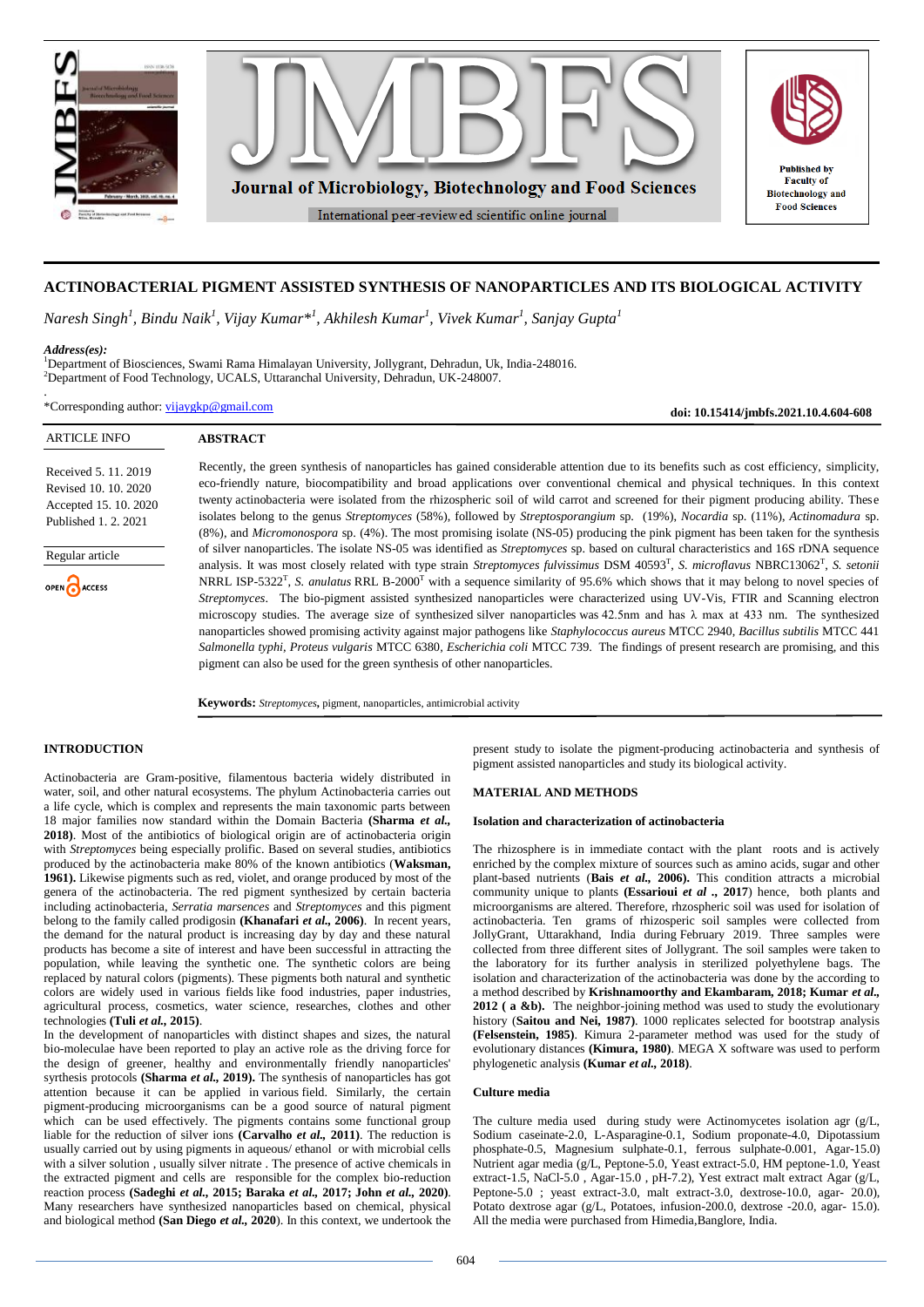# **Production of pigment from actinobacteria**

The isolates were grown on Actinomycetes isolation agar media (Himedia, India) and incubated at 27°C for 3 days until an extracellular water soluble pigment was produced. The produced pigment was extracted by crushing the agar with methanol and filtered through Whatman filter paper. The filtered solution concentrated by using Rota vacuum and converted into powder.

#### **Nanoparticle synthesis**

AgNO<sup>3</sup> was the silver precursor and the solution was prepared using sterilized distilled water and kept in dark to avoid photo-reduction. All the glasswares were cleaned using aqua-regia (HNO<sub>3</sub>:HCl ,  $3:1$  (v/v) and washed thoroughly using distilled water **(Karthika** *et al.,* **2015)**. The solid pigment was dissolved in sterile double distilled water, out of which 600µl transferred to a test tube containing 400µl of 1mM solution of silver nitrate. The reaction mixture was incubated at room temperature for 16 to 24 hrs in the dark. After incubation, the change in color was observed from red to brown.

#### **Characterization of synthesized nanoparticles**

After 16-24 hrs of incubation, the reaction mixture centrifuged at 15000 rpm for 30 min. (REMI, India). The supernatant was discarded and the black-colored precipitate was re-dissolved in double-distilled water and scanned for λ max from 200-1100 nm using UV-Vis spectrophotometer (UV-1800 Shimadzu, Japan). The potential biomolecules present in the pigment of actinobacteria responsible for reducing and capping the bio-reduced silver nanoparticles was studied by using Fourier Transform Infrared (FTIR) Spectroscopy Measurements **(Raut** *et al.,* **2009)**. To analyze the shape and size of nanoparticles, SEM analysis was performed. The sample was sonicated for 14 min. then loaded on the carbon tape. The solvent was allowed to evaporate and then the sample was coated with gold and analyzed using SEM **(Duran** *et al.,* **2005).**

#### **Antibacterial assay**

Antibacterial assay was carried out using agar well diffusion method according to the method described by **Kumar** *et al.,* **2012 (a &b)**. Antimicrobial activity was detected by measuring the zone of inhibition in mm (including the wells diameter) appeared after 24 hrs at 37°C. Pigment and AgNO<sub>3</sub> was used as control. The tested bacteria were *Staphylococcus aureus* MTCC 2940, *Bacillus subtilis* MTCC 441 *Salmonella typhi, Proteus vulgaris* MTCC 6380*,* and *Escherichia coli* MTCC 739.

#### **RESULTS AND DISCUSSION**

#### *Isolation and characterization of isolates*

The occurrence and distribution of actinobacteria in different soil samples are given in table 1. Based on colony morphology, 25 isolates were selected. These isolates were tentatively isolates up to genus level as described by **Kumar**  *et al.* **(2012)**. During the study, it was recorded that *Streptomyces* sp. was dominant (58%) followed by *Streptosporangium* sp (19%), *Nocardia* sp. (11%), *Actinomadura* sp. (8%) and *Micromonospora* sp. (4%) as shown from Fig.1

|  |  |  | <b>Table 1</b> Occurrence and distribution of actinobacteria in rhizospheric soil |  |  |  |
|--|--|--|-----------------------------------------------------------------------------------|--|--|--|
|--|--|--|-----------------------------------------------------------------------------------|--|--|--|

| <b>Sample</b> | C.F.U              | <b>Morphotypes</b> |  |
|---------------|--------------------|--------------------|--|
| $S-1$         | $15.0 \times 10^5$ | ͻ                  |  |
| $S-2$         | $30.0\times10^{5}$ | 10                 |  |
| $S-3$         | $25.0 \times 10^5$ | 10                 |  |
|               | Total              | 25                 |  |



**Figure 1** Distribution of actinobacteria in rhizospheric soil

These isolate were screened for their pigment producing ability and only one isolate (NS-05) was able to produce pink colored pigment and was further identified by using polyphasic approach. Isolate NS-05 produced entensively branched substrate and aerial hyphae. It bears light pink colored flexous spore chain on the aerial mycelium (Fig. 2). . The cultural characteristics of the actinobacterial isolate NS-05 are given in table 2. Good growth was recored in all the media tested. However, pigment was only produed in AIA and NAM. The physiochemical characteristic of NS-05 with most closely related type stains has been given in table 3. Based on the 16S rDNA sequence (1016 Nucleotides) analysis the tested isolate waas identified as *Streptomyces* species and the sequence was submitted to GenBank under the accession number MN173858. Based on pairwise sequence analysis the isolated was most closely related to *Streptomyces fulvissimus* DSM 40593T, *S. microflavus* NBRC13062T, *S. setonii* NRRL ISP-5322T and *S. anulatus* NRRL B-2000T with a sequence similarity of 95.6%. According to **Stackebrandt and Goebel (1994)** the organisms having a sequence similarity of 97% or less may belong to novel species. Hence, this isolate may be the novel species of *Streptomyces*. Moreover, isolate NS-05 is out-group with all the most closely related species which further confirms its novelty (Fig. 3). The isolate NS-05 can also be distinguished from type strains in many other chacteristics. The isolate NS-05 produced flexous spore chains while most closly related species produced spirals and rectiflexibiles. The spore mass color was light pink in case of NS-05 whereas it was red, gray and yellow towhile for *Streptomyces fulvissimus* DSM 40593T, *S. microflavus* NBRC13062T, and *S. setonii* NRRL ISP-5322T respectively. NS-05 showed negative test for lipase actvity whereas type strains showed postive results.Comparatively no growth was recorded at 0.001(w/v) Potassium terullite and in cysteine. Therefore, NS-05 may represent a novel species of *Streptomyces*.

| Media        | Aerial<br>Mycelium                                                                                                                                                                                                               | <b>Substrate</b><br>mycelium | <b>Spores</b> | Pigment    |
|--------------|----------------------------------------------------------------------------------------------------------------------------------------------------------------------------------------------------------------------------------|------------------------------|---------------|------------|
| AIA          | Dull white                                                                                                                                                                                                                       | Dark Brown                   | $++$          | Dark Pink  |
| <b>NAM</b>   | Light cream                                                                                                                                                                                                                      | Dark brown                   | $++$          | Light Pink |
| <b>YEMEA</b> | White                                                                                                                                                                                                                            | Yellow                       | $^{++}$       |            |
| <b>PDA</b>   | White                                                                                                                                                                                                                            | <b>Brown</b>                 | $^{++}$       | -          |
| <b>ATA</b>   | $\mathbf{A}$ and the contract of the contract of the contract of the contract of the contract of the contract of the contract of the contract of the contract of the contract of the contract of the contract of the contract of |                              |               |            |

AIA- Actinomycetes isolation agar, NAM-Nutrient agar media, YEMEA-Yeast extract malt extract agar,PDA-Potato dextrose agar

| Characteristics        | Isolate NS-05 | Streptomyces fulvissimus | S.           | microflavus | S. setonii NRRL ISP- |
|------------------------|---------------|--------------------------|--------------|-------------|----------------------|
|                        |               | <b>DSM 40593T</b>        | NBRC13062T,  |             | 5322T                |
| Spore chain            | Flexous       | Rectiflexibiles          | Spirals      |             | Rectiflexibiles      |
| Spore mass             | Light pink    | Red                      | Gray         |             | Yellow to white      |
| Mycelial pigment       | <b>Brown</b>  | Red orange               | Yellow-brown |             | Yellow brown         |
| Diffusible pigment     | Pink          |                          |              |             | Yellow brown         |
| Lipase activity        |               | $+++$                    | $+$          |             | $+++$                |
| Growth at              |               |                          |              |             |                      |
| $7\%$ (w/v) NaCl       | $+++$         | $^{+}$                   | ٠.           |             | $++$                 |
| $0.01\%$ (w/v) Sodium  | $+++$         | ٠                        | $++$         |             | $+$                  |
| azide                  |               |                          |              |             |                      |
| $0.1\%$ (w/v)Phenol    | $+$           | $++$                     | $+++$        |             | $+++$                |
| $0.001(w/v)$ Potassium |               | $+++$                    | $++$         |             | $++$                 |
| terullite              |               |                          |              |             |                      |
| Nitrogen source        |               |                          |              |             |                      |
| L-cysteine             | ۰             | $++$                     | $++$         |             | $++$                 |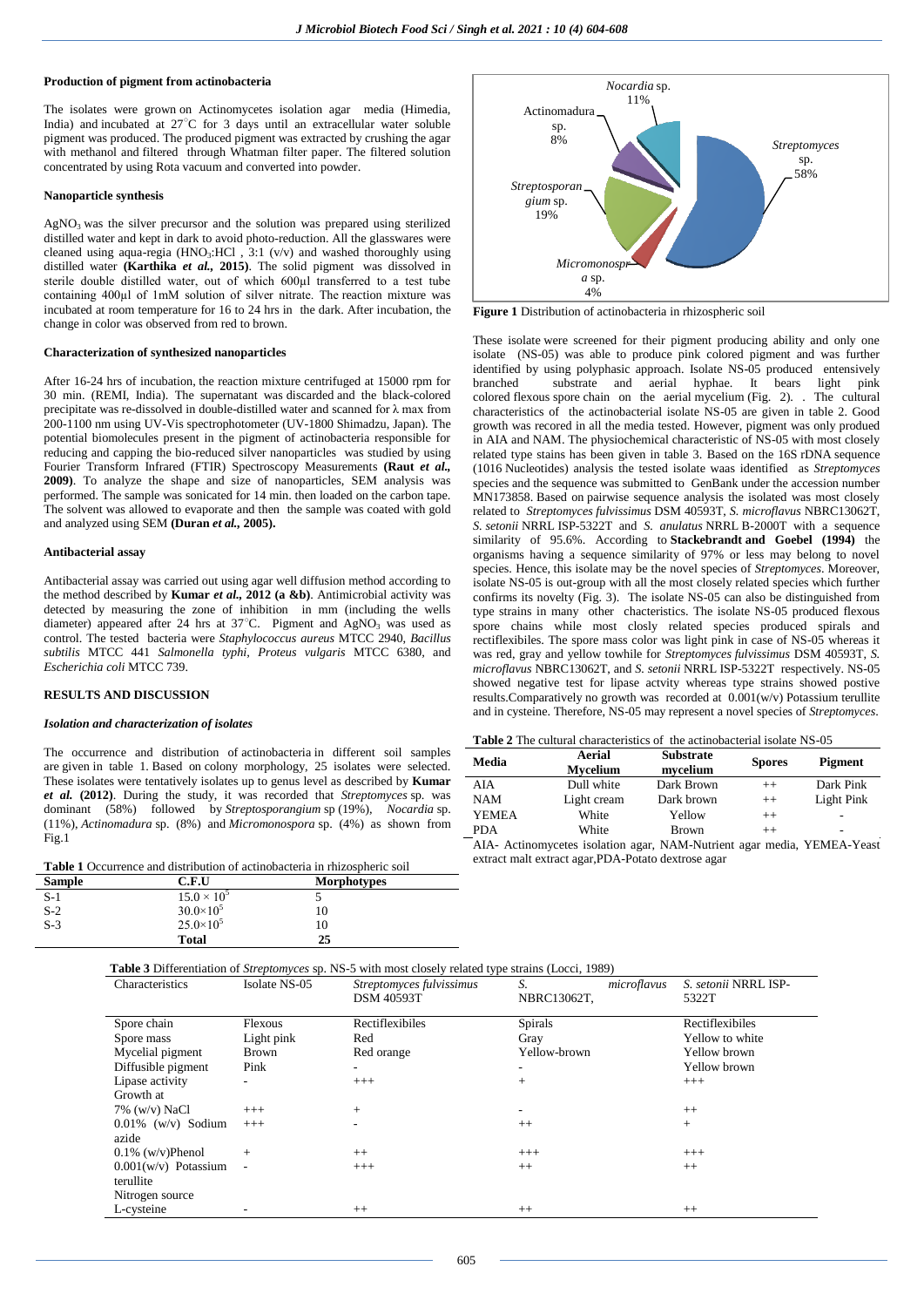| L-valine                       | $^+$   | $+++$     | $^+$   |       |  |
|--------------------------------|--------|-----------|--------|-------|--|
| L-phenylalanine                | $++$   | $+++$     | $+++$  | $++$  |  |
| L-histidine                    | $++$   | $+++$     | $^{+}$ | $++$  |  |
| Carbon source                  |        |           |        |       |  |
| Sucrose                        | $+++$  | $^{+}$    | $+++$  |       |  |
| Mannitol                       | $++$   | $+++$     | $+++$  | $+++$ |  |
| Raffinose                      | $^+$   | $++$      | $+++$  | $^+$  |  |
| Melibiose                      |        | $++$      | $^+$   |       |  |
| Dextran                        |        | $^+$      |        | $+++$ |  |
| Inositol                       | $+++$  | $+++$     |        |       |  |
| $\sim$ $\sim$ $\sim$<br>$\sim$ | $\sim$ | $\cdot$ . |        |       |  |

Symbols used:  $+++$  good;  $++$  Fair;  $+$  poor ; - negative



**Figure 2** Spore chain morphology (Flexous)



**Fig**ure **3** Neighbour-joining phylogenetic tree based on 16S rDNA gene sequences, showing the relationships between tested strain *Streptomyces* sp. NS-06 and the most closely related with type strains of *Streptomyces*. Only values above 50% are given.

#### **Characterization of the synthesized nanoparticles**

In modern technology, synthesis of nanoparticles is one of the lime-lighted topic, especially biosynthesis of nanoparticles from the pigment produced naturally by microorganisms under exploitation. Hence, in the present study was focused on the synthesis of silver nanoparticles using the pigment produced from Streptomyces sp. NS-05. The silver nanoparticles' formation was indicated by observing the change in color from pink to brown after addition of silver nitrate **(Shah** *et al.,* **2015)** as shown in Fig.4.

**Table 4** λ max (peak detection) for the synthesized nanoparticles

| S. No. | <b>Control</b> (Pigment) |       | $T1$ (Pigment +AgNO <sub>3</sub> ) |       |  |
|--------|--------------------------|-------|------------------------------------|-------|--|
|        | $\lambda$ max (nm)       | Abs   | $\lambda$ ) (nm)                   | Abs   |  |
|        | 540.00                   | 0.137 | 735.00                             | 0.018 |  |
|        | 508.00                   | 0.064 | 433.00                             | 1.213 |  |

After 16 hrs of incubation reaction mixture was scanned ( between 200-1100nm) using UV-Vis spectroscopy as a result of which the bio-reduction of silver ion was monitored. The  $\lambda$  max was recorded at 430 nm (Fig.5 and table 4), which indicates that the nanoparticles were synthesized. The dark brown color was exhibited by the silver nanoparticles **(Mulvaney, 1996; Gao** *et al.,* **2014).** SEM analysis of the silver nanoparticles reveals that they are predominantly spherical (Fig. 6). The average size of the synthesized nanoparticles was 42.5 nm. The action of nanoparticles on disease causing organism is related to the shape size and concentration with the synthesized nanoparticles. The smaller the nanoparticle the more is its activity against pathogen **(Chauhan** *et al.*   $,2013$ ). Possible bio-molecules responsible for  $Ag<sup>+</sup>$  ions reduction and capping were identified using FTIR analysis. The major spectra (Fig.7) of nanoparticles obtained spectrum resulted in peak value at 3454.83cm<sup>-1</sup> corresponding to OH stretching in alcohol and phenolic compound and peak at 1636 corresponds to amide group due to carbonyl stretch in proteins, and the peak identified at 655.84 cm<sup>-1</sup> as halogen compounds. Researchers have proved that presence of thiols, amino acids and alcohols protect particles from sedimentation, agglomeration, or losing their surface properties **(Oliveira** *et al.,* **2005; Iravani** *et al.,* **2014)**.



**Figure 4** The colour of the extracted pigment (a) before addition of silver nitrate (b) after addition of silver nitrate



**Figure 5** UV-Vis spectroscopy, a, Control-Pigment (λ max, 504 and 580nm**)**; b-Synthesized nanoparticle: peak at 433 nm



**Fig**ure **6** SEM analysis of silver nanoparticles synthesized from pigment produced by *Streptomyces* sp. The black arrows indicates the nanoparticles.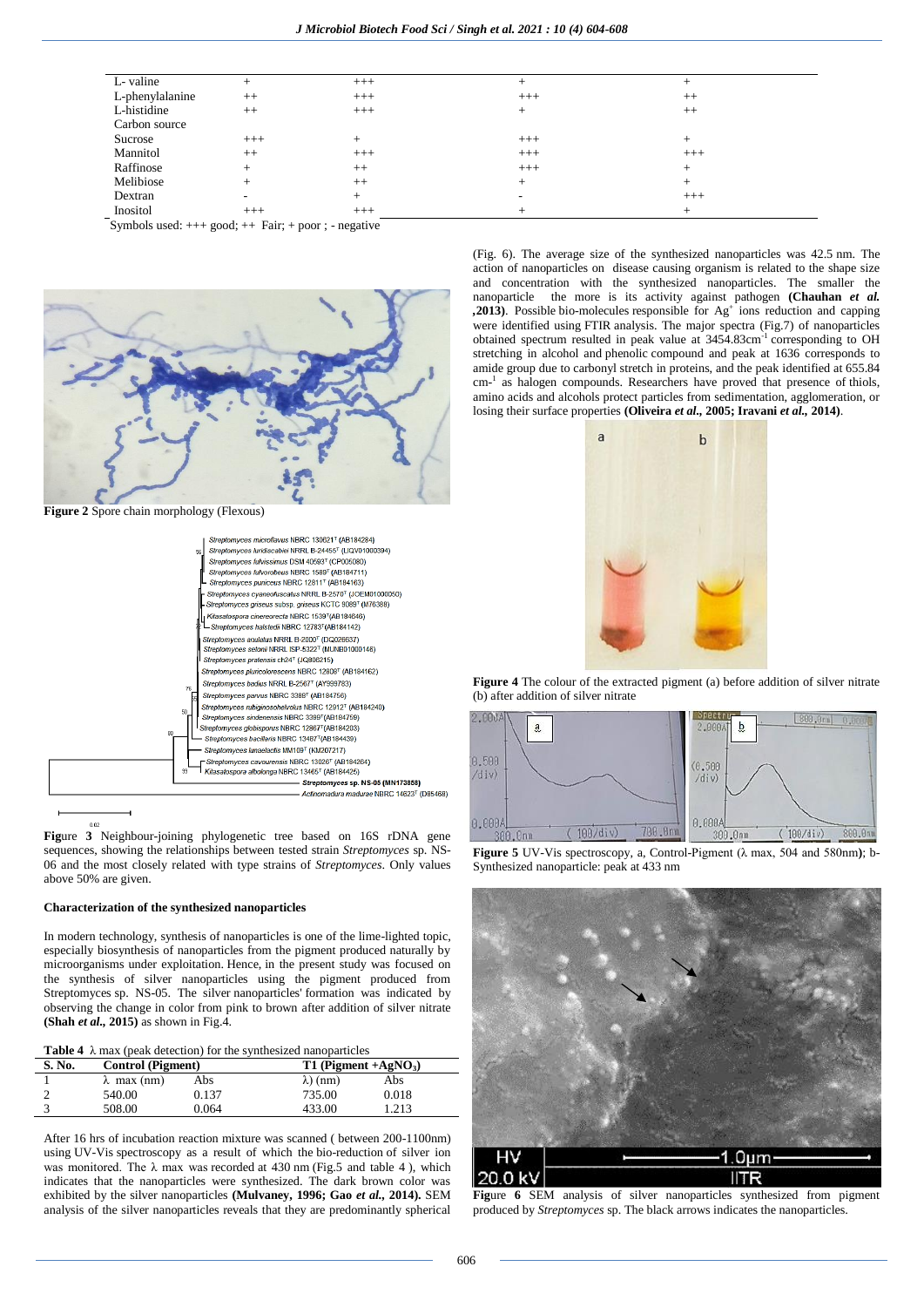

**Figure 7** FTIR analysis of silver nanoparticles synthesized from pigment produced by *Streptomyces* sp.

## **Antimicrobial activity of silver nanoparticles synthesized**

The antimicrobial activities of the synthesized nanoparticle are given in table 5. It showed maximum zone of inhibition against *B. subtilis* MTCC 441 (19.00 ± 1.00 mm) followed by *S. aureus* MTCC 2940 (18.00 ± 1.00 mm)*, S. pyogenes*  $(17.00 \pm 0.47 \text{ mm})$ , *P. vulgaris* MTCC 6380 (16.00  $\pm$  1.00 mm) and *E. coli* MTCC 739 (14.00  $\pm$  1.00 mm). The pigment alone showed activity against *E. coli* and *P. vulgaris* only, while the activity was enhanced when silver nanoparticles was synthesized. It is usually recognized that the antimicrobial activity of synthesized nanoparticles are due to electrostatic interaction between cell wall of bacteria (negative charged) and nanoparticles (Positive charge). This electrostatic interaction finally leads to the death of the microbial cells **( Hajipour** *et al.,* **2012; Wnag** *et al.,* **2017).** The enhancement of antimicrobial activity may be due to the free conjugation form of silver nanoparticles (AgNPs) as revealed by FTIR data **(El-Baz** *et al.,* **2016)**.

| <b>Table 5</b> Antimicrobial activity of silver nanoparticles synthesized by well diffusion method |  |  |  |  |
|----------------------------------------------------------------------------------------------------|--|--|--|--|
|----------------------------------------------------------------------------------------------------|--|--|--|--|

| <b>Test organism</b>      | Inhibition zone diameter in mm   |                          |                             |  |
|---------------------------|----------------------------------|--------------------------|-----------------------------|--|
|                           | <b>Synthesized nanoparticles</b> | <b>Pigment</b> (Control) | AgNo <sub>3</sub> (Control) |  |
| S. aureus MTCC 2940       | $18.00 \pm 1.00$                 |                          | $9.00 \pm 1.00$             |  |
| E. coli MTCC 739          | $14.00 \pm 1.00$                 | $5.00 \pm 1.00$          | $8.00 \pm 1.00$             |  |
| P. vulgaris MTCC 6380     | $16.00 \pm 1.00$                 | $8.00 \pm 1.00$          | $5.00 \pm 1.00$             |  |
| S. typhi                  | $10.00 \pm 0.47$                 |                          | $9.00 \pm 1.00$             |  |
| Bacillus subtilisMTCC 441 | $19.00 \pm 1.00$                 |                          | $10.00 \pm 0.3$             |  |
| Streptococcus pyogens     | $17.00 \pm 0.47$                 |                          | $10.00 \pm 0.40$            |  |

Average of triplicates  $\pm$  Standard deviation:  $\overline{\phantom{a}}$ . No zone of inhibition

# **CONCLUSION**

The rhizosperic soil is rich source of Actinobacteria mainly the genera *Streptomyces*, *Streptosporangium* sp, *Nocardia* sp, *Actinomadura* sp, and *Micromonospora* sp. The most promising isolate (NS-05) producing the pink pigment was most closely related with the type strain *Streptomyces fulvissimus* DSM 40593T, *S. microflavus* NBRC13062T, *S. setonii* NRRL ISP-5322T, *S. anulatus* NRRL B-2000T with a sequence similarity of 95. 6% which indicates, that it may belong to novel species of *Streptomyces*. Average size of synthesized AgNPs were found to  $42.\overline{5}$  nm and have  $\lambda$  max at  $433$  nm. Synthesized nanoparticles showed promising activity against both Gram-positive and Gramnegative bacterial pathogens. The findings of present research are promising, and this pigment can also be used for the green synthesis of other nanoparticles.

**Acknowledgements:** Authors are thankful to Management Swami Rama Himalayan University, Dehradun, UK, India for providing the lab facilities to carry out this research. We are also thankful to Indian Institute of Technology (IIT), Roorkee, India for providing FTIR and SEM facilities.

**Conflict of interest:** None

# **REFERENCES**

Sharma P, Singh TA, Bharat B, Bhasin S, Modi HA. Approach towards different fermentative techniques for the production of bioactive actinobacterial melanin.<br>Beni-Suef. Univ. J Basic Appl Sci. 2018; 7(4):695-700. J Basic Appl Sci. 2018; 7(4):695-700. <https://doi.org/10.1016/j.bjbas.2018.08.002>

Waksman SA. The role of antibiotics in nature. Perspectives in biology and medicine. 1961; 4(3): 271-87. https://doi.or[g/10.1353/pbm.1961.0001](https://doi.org/10.1353/pbm.1961.0001)

Khanafari A, Assad MM, Fakhr FA. Review of Prodigiosin, Pigmentation in *Serratia marcescens*. Online J Biol Sci. 2006; 6 (1): 1-13. <https://doi.org/> 10.3844/ojbsci.2006.1.13

Tuli HS, Chaudhary P, Beniwal V, Sharma AK. Microbial pigments as natural color sources: current trends and future perspectives. J Food Sci Technol. 2015; 52(8): 4669–4678.<https://doi.10.1007/s13197-014-1601-6>

Sharma D, Kanchi S, Bisetty K (2019). Biogenic synthesis of nanoparticles: A review Arabian Journal of Chemistry 2019: 12 (8) 3576-3600 review. Arabian Journal of Chemistry, 2019; 12 (8), <https://doi.org/10.1016/j.arabjc.2015.11.002>

Carvalho RF, Takaki M, Azevedo RA. Plant pigments: the many faces of light perception. Acta Physiol Plant. 2011; 33(2), 241-248. <https://doi.10.1007/s11738-010-0533-7>

Sadeghi B, Mohammadzadeh M, Babakhani B. Green synthesis of gold nanoparticles using *Stevia rebaudiana* leaf extracts: characterization and their stability. J Photochem. Photobiol. B. 2015; 148: 101–106. [https://doi.org/10.1016/j.jphotobiol.2015.03.025.](https://doi.org/10.1016/j.jphotobiol.2015.03.025)

Baraka A, Dickson S, Gobara M, El-Sayyad GS, Zorainy M, Awaad MI, Hatem H, Kotab MM, Tawfic AF. Synthesis of silver nanoparticles using natural pigments extracted from Alfalfa leaves and its use for antimicrobial activity. Chemical Papers 2017:  $71(11)$ , 2271-2281. activity. Chemical Papers  $2017$ ;  $71(11)$ , <https://doi.org/10.1007/s11696-017-0221-9>

John MS, Nagoth JA, Ramasamy KP, Mancini A, Giuli G, Natalello A, Ballarini P, Miceli C, Pucciarelli, S. Synthesis of Bioactive Silver Nanoparticles by a *Pseudomonas* Strain Associated with the Antarctic Psychrophilic Protozoon Euplotes focardii. *Marine Drugs*, 2020; *18*(1), 38. doi:10.3390/md18010038 San Diego KD, Alindayu JIA, Baculi RQ. Biosynthesis of gold nanoparticles

by bacteria from hyperalkaline spring and evaluation of their inhibitory activity against pyocyanin production. Journal of Microbiology, Biotechnology and Food Sciences, 2020; *9*(4), 781-787. doi: 10.15414/jmbfs.2018.8.2.781-787

Bais HP, Weir TL, Perry LG, Gilroy S, Vivanco JM. The role of root exudates in rhizosphere interactions with plants and other organisms. *Annu Rev Plant Biol*. 2006;57, 233‐266. doi:10.1146/annurev.arplant.57.032905.105159

Essarioui A, LeBlanc N, Kistler HC, Kinkel L L. Plant community richness mediates inhibitory interactions and resource competition between *Streptomyces* and *Fusarium* populations in the rhizosphere. Microb. Ecol*.* 2017; 74, 157–167. https://doi.10.1007/s00248-016-0907-5

Adelere I and Lateef A. A novel approach to the green synthesis of metallic nanoparticles: the use of agro-wastes, enzymes, and pigments. Nanotechnology Reviews, 2016; 5(6): 567-587. https://doi.org/10.1515/ntrev-2016-0024.

Krishnamoorthy S., Ekambaram N. Biogenic synthesis of silver nanoparticles using pigment producing Streptomyces sp and Its drug binding assay. Int J Sci Res Biol Sci 2018; 5(5): 102-107[. https://doi.org/10.26438/ijsrbs/v5i5.102107.](https://doi.org/10.26438/ijsrbs/v5i5.102107)

Kumar, V., Bharti, A., Negi, Y.K., Gusain, O., Pandey, P., Bisht, G.S., 2012a. Screening of actinomycetes from earthworm castings for their antimicrobial activity and industrial enzymes. Braz J Microbiol. 43(1), 205-214. https://do[i.10.1590/S1517-838220120001000022](https://dx.doi.org/10.1590%2FS1517-838220120001000022)

Kumar, V., Bharti, A., Gupta, V.K., Gusain, O. and Bisht, G.S., 2012b. Actinomycetes from solitary wasp mud nest and swallow bird mud nest: isolation and screening for their antibacterial activity. World J Microbiol Biotechnol. 28(3), 871-880. https://doi. 10.1007/s11274-011-0884-2.

Saitou N, and Nei M. The neighbor-joining method: a new method for reconstructing phylogenetic trees. Mol Biol Evol. 1987; *4*(4): 406-425. https://do[i.10.1093/oxfordjournals.molbev.a040454](https://doi.org/10.1093/oxfordjournals.molbev.a040454)

Felsenstein J. Confidence limits on phylogenies: An approach using the bootstrap. Evolution. 1985; 39:783-791. https://do[i.10.1111/j.1558-](https://doi.org/10.1111/j.1558-5646.1985.tb00420.x) [5646.1985.tb00420.x](https://doi.org/10.1111/j.1558-5646.1985.tb00420.x)

Kimura, M., 1980. A simple method for estimating evolutionary rate of base substitutions through comparative studies of nucleotide sequences. J Mol Evol. 16: 111-120. https://do[i.10.1007/bf01731581.](https://doi.org/10.1007/bf01731581)

Kumar, S., Stecher , G., Li, M., Knyaz, C., Tamura, K., 2018. MEGA X: Molecular Evolutionary Genetics Analysis across computing platforms. Mol Biol Evol 35: 1547-1549. https://doi.10.1093/molbev/msy096.

Karthika D, Vadakkan K, Ashwini R, Shyamala A, Hemapriya J, Vijayanand S. Prodigiosin Mediated Biosynthesis of Silver Nanoparticles (AgNPs) and Evaluation of its Antibacterial Efficacy. Int J Current Microbiol Appl Sci. 2015; 4 (11): 868-874

Rajesh W, Lakkakula JR, Kolekar NS, Mendhulkar VD, Kashid SB, 2009. Phytosynthesis of Silver Nanoparticle Using *Gliricidia sepium* (Jacq.); Curr Nanosci. 2009; 5: 117-122. https://do[i.10.2174/157341309787314674](https://doi.org/10.2174/157341309787314674)

Durán N, Marcato PD, Alves OL, De Souza GI, Esposito E. Mechanistic aspects of biosynthesis of silver nanoparticles by several *Fusarium oxysporum* strains. J Nanobiotechnol. 3(1): 8. https://do[i.10.1186/1477-3155-3-8](https://dx.doi.org/10.1186%2F1477-3155-3-8)